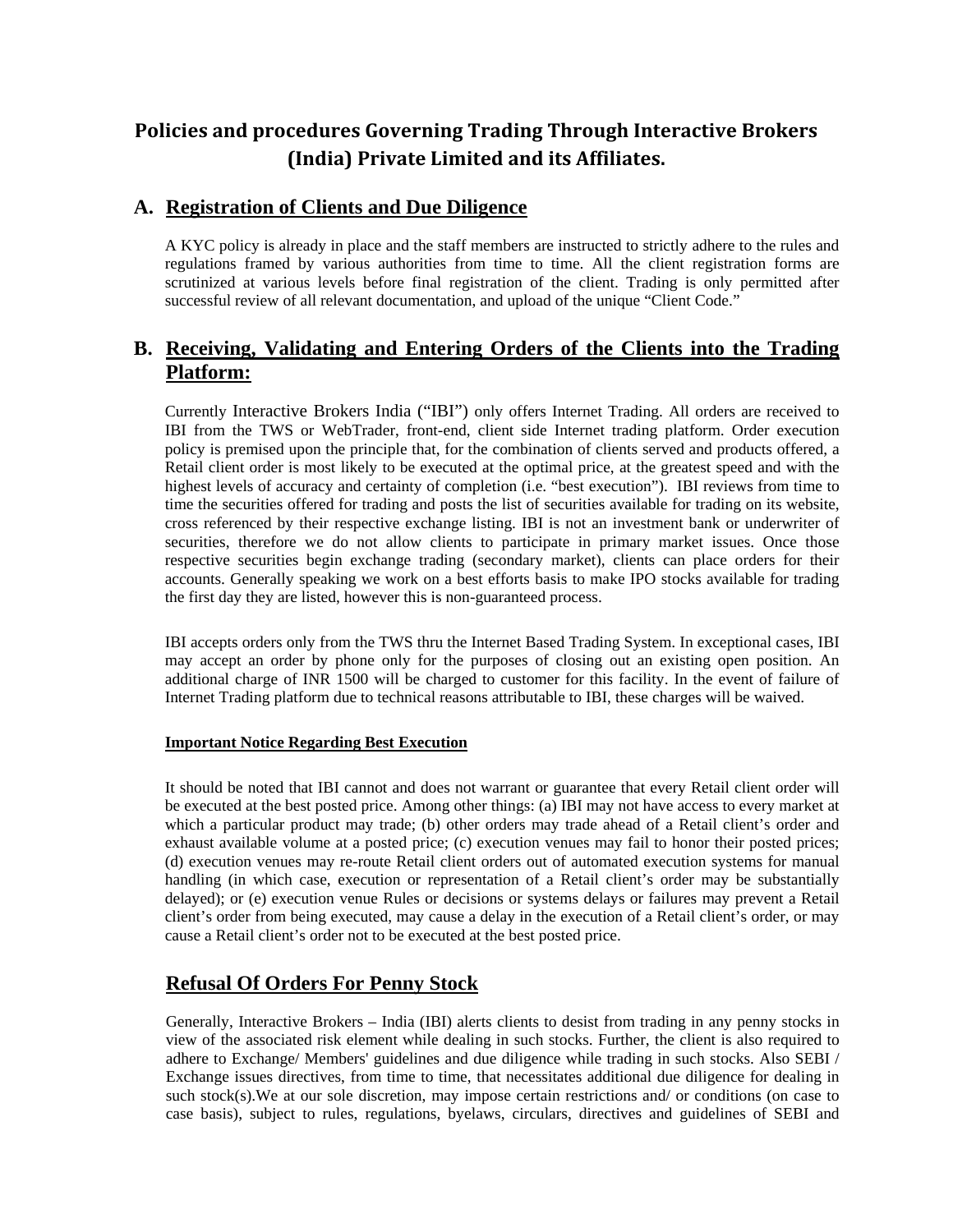Exchanges as well as considering the prevalent market and other circumstances and risk policies at a related point in time.

IBI may restrict wholly or partly for trading in certain securities or category of securities contracts namely:

- a) Illiquid stocks / stocks having low liquidity,
- b) Illiquid options /far month options / long dated options,
- c) Writing of options,
- d) Securities listed in Group II or III, Z,T, TS, S, B group or 6 lac series available for institutional category on
- e) Any other securities/ contracts which as per the perception of IBI are volatile or subject to market manipulation or has concentration risk at client level or at the company level,

Further IBI may

- I. Accept or partially accept an order for buy and/or sell. Such acceptance may require execution in a controlled environment (for e.g. from centralized desk instead of from designated dealing area or online platform),
- II. cancel orders in above securities contracts received from clients before execution or after partial execution without assigning any reasons thereof
- III. require the client to provide appropriate declarations before/after accepting such orders.

IBI shall, not be responsible for non-execution / delay in execution of such orders and consequential opportunity loss or financial loss to the client, have the discretion to place such restrictions, notwithstanding the fact that the client has adequate credit balance or margin available in his account and/or the client had previously purchased or sold such securities / contracts through Interactive Brokers itself, have the right to revise the list of such securities / contracts on a periodic basis.

IBI cannot be held responsible for the trading availability of products that were not initially traded through IBI, for example: IPO's, FPO's or positions transferred in from another broker. IBI cannot guarantee availability of trading during special sessions like Muhurat trading etc.

### **C. Collection and Release of Payments to the Clients**

As originally outlined in the client agreement, IBI agrees that the money/securities deposited by the Customer shall be kept in segregated accounts, distinct from his/its own account or account of any other client. Under no circumstance shall this money be used by IBI for itself or for any other client or for any purpose other than the purposes mentioned in SEBI rules and regulations circulars/ guidelines/exchanges rules/regulations/byelaws and circulars.

IBI will make payment and collection to clients based on current SEBI by-laws, any material changes in these policies. Deposits to client accounts are on hold for withdrawal (not trading) for three business days (wire deposits) of seven business days (check deposits). This is to protect IB and its customers and to reduce the possibility of fraud or money laundering.

### **D. Collection and Delivery of Securities to the Clients**

IBI in accordance with SEBI rules pertaining to Rolling Settlement and Pay-in/Pay-out of Funds has established the following guidelines for the collection and release of payments to client:

| $\boldsymbol{\mathsf{v}}$ av | $\overline{\phantom{a}}$<br>Time | Activity<br>---<br>ΩŤ<br>۱Δ۰<br>uon<br>-1122<br>ം.<br>---- ------ |
|------------------------------|----------------------------------|-------------------------------------------------------------------|
|                              |                                  |                                                                   |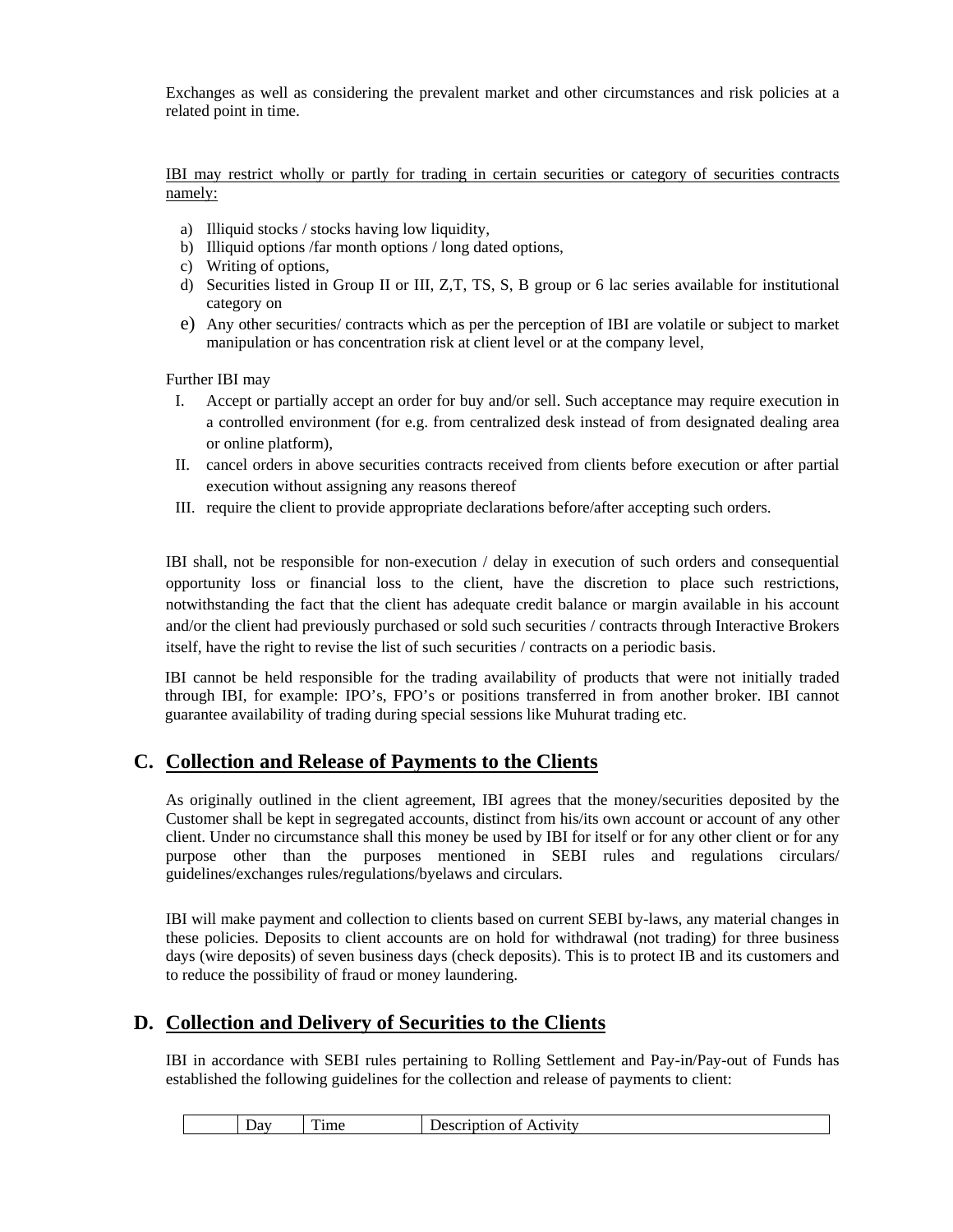|    |       |                  | Trade Dav                                                     |
|----|-------|------------------|---------------------------------------------------------------|
| ٠. | $T+2$ | Until $10:30$ am | Accept pay-in instructions from investors into pool account   |
|    | $T+2$ | By $10:30$ am    | Submit final pay-in files to the depository and clearing bank |

Furthermore, as evidenced in the client agreement, IBI agrees to inform the Customer and keep him apprised about trading/settlement cycles, delivery/payments/schedules, any changes therein from time to time, and it shall be the responsibility in turn of the Customer to comply with such schedules/procedures of the relevant exchange.

Securities for Margin Trading customers will be held by IBI in a separate client beneficiary account and will be transferred to customer's personal beneficiary account upon request and payment of full value of the securities.

### **Shortages in Obligation and Penalty for Defaulting Client**

Clients are required to make Securities / Funds pay-in on or beforeT+2 day. In case of default in security pay-in by the client and the shortage is at member level i.e. internal shortage, a penalty as applicable from time to time, will be imposed on the defaulting client and the benefit will be passed on to the respective beneficiary client. Rate of penalty will be decided by member as applicable from time to time and published on our website.

In case of default of securities pay-in by the client and the shortage is vis-a vis the Exchange, auction value of the respective exchanges and all levies, as applicable, shall be recovered from the defaulting client.

### **Policy of Internal Shortage:**

IBI shall not be obliged to deliver any securities or pay any money to the client unless and until the same has been received by the IBI from the exchange, the clearing corporation/clearing house or other company or entity liable to make the payment and the client has fulfilled his/her/its obligations first. The policy and procedure for settlement of shortages in obligations arising out of internal netting of trades is as under:

### **(a) Short Delivery to the Exchange for scrip at the broker level:**

- Client bought 500 shares on Monday
- Client sold 500 shares on Tuesday
- 500 shares bought on Monday but only 450 settled on Wednesday ( He can receive the 50 shares on Friday if there was a seller in the auction market)
- As a result 450 shares settled on Thursday- Short Delivered 50 shares to the exchange on Thursday
- Valuation debit charged to IB for shares not delivered. This is debited to our bank account on Thursday
- On Friday exchange buys (buy-in) these at prevailing market prices.
- The valuation debit charged on Thursday is reversed back on Friday and the actual cash @ what the stock is bought is debited on Friday.
- The customer service enters the buy-in in error account- U805934 earlier it was U50311 in the internal world
- The client is not aware that he has not delivered 450 shares short on Thursday. He gets the total cash for his 500 shares that he has sold.
- If the original 50 shares are then received in auction market, we will sell these 50 shares in the external world.
- These could be sold at a profit or a loss which will be assigned to IB.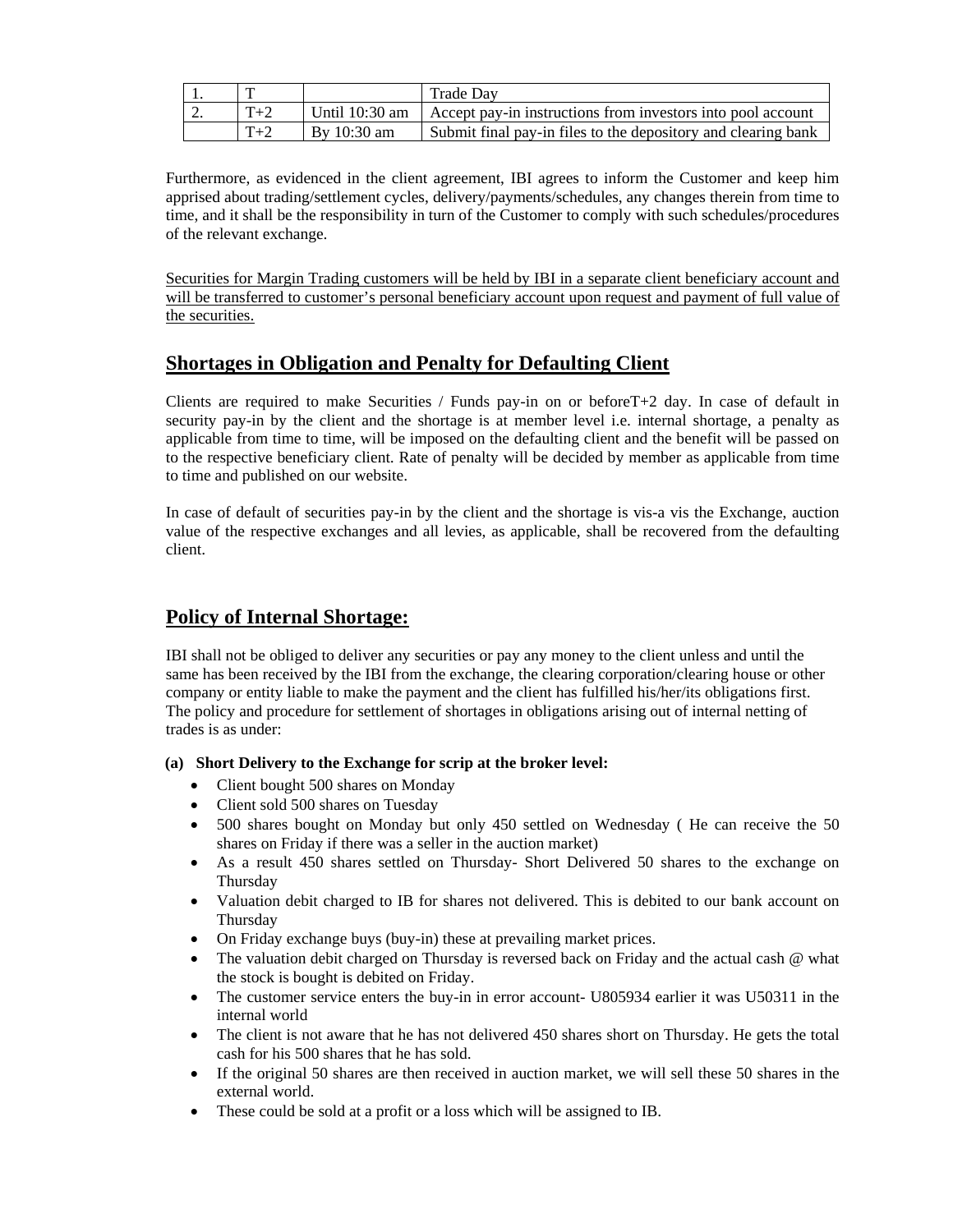#### **(b) Short received (on purchase) by the client.**

- Client bought 500 shares on Monday
- 500 shares bought on Monday but only 450 settled on Wednesday ( He can receive the 50 shares on Friday if there was a seller in the auction market)
- The 50 shares are not settled on Friday in the auction market.
- As these were not received by the client, the exchange refunds the purchase price and plus an additional amount for not receiving the shares.
- The customer service enters the sell trade in error account- U805934 earlier it was U50311 in the internal world as we have received money.
- We then buy these 50 shares in the external world and give the stocks to the client.
- These shares could be bought at a profit or loss which will be assigned to IB.

### **(c) Short delivery of pay-out to clients who bought the scrip on that day (Client to Client shortage):**

The shares delivered short will be purchased on next day after the pay-in date i.e. on T+3 from Normal Market and the purchase consideration amount will be debited to the defaulting clients. If the covering rate (internal shortage repurchase) is more than the actual sell rate on T day, the difference amount will be borne by the defaulting client on sell side.

If the covering rate (internal shortage repurchase) is less than the actual sell rate on T day, the difference amount will be debited to the defaulting client on sell side and credited in a separate account maintained with Interactive Brokers (India) Pvt. Ltd.Further if IBI is unable to buy shares on T+3 day from normal market due to upper side freeze on the scrip or any other reason, the defaulting seller will be debited at the close-out rate and the corresponding buyer will be credited by equivalent amount. The close-out rate will be the highest between the trade date and  $(T+3)$  date or 20% above the official closing price on the  $(T+3)$  day, whichever is higher. Further if the shares covered against client to client shortages is again received short from any client, the trade will be settled by the close-out debit to seller client and corresponding buyer for whom the shares were covered will be credited by equivalent amount.

#### **(d) Mechanism of choosing corresponding clients on the buy side:**

Corresponding clients on the buy side of scrip A are chosen on the basis of the descending quantity of shares bought by them i.e. first the client (say X) who has purchased highest quantity of scrip A will be picked up and if the shortage of shares is more than the quantity of shares bought by the client X, then the client who has purchased the next highest quantity will be picked up so on and so forth. The shares bought on T+3 in case of Client to Client shortage and shares/credit received from Exchange through auction process in case of broker level shortage are credited to the corresponding client on buy side of scrip A chosen through the aforesaid mechanism.

### **E. Collection and Maintenance of Margins:**

The Customer is liable to pay applicable initial margins, withholding margins, special margins or such other margins as are considered necessary by IBI or the Exchange or as may be directed by SEBI from time to time as applicable to the segment(s) in which the Customer trades. IBI is permitted in its sole and absolute discretion to collect additional margins (even though not required by the Exchange, clearing house/clearing corporation or SEBI) and the Customer shall be obliged to pay such margins within the stipulated time.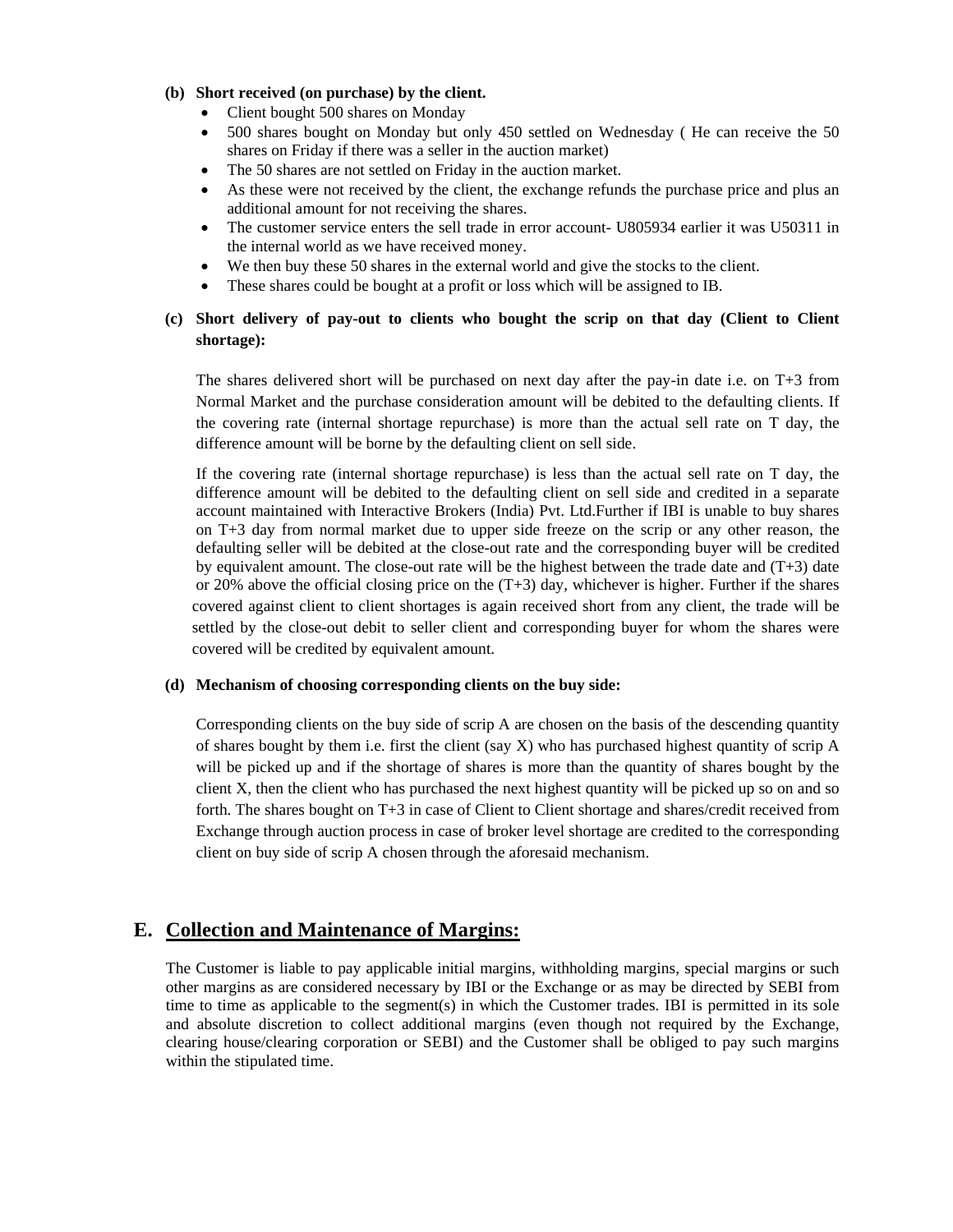Payment of margins by the Customer does not necessarily imply complete satisfaction of all dues. In spite of consistently having paid margins, the Customer may, on the closing of its trade, be obliged to pay (or entitled to receive) such further sums as the contract may dictate/require.

### **DISCLOSURE OF RISKS OF MARGIN TRADING**

IBI is furnishing this document to you to provide some basic facts about purchasing securities and futures contracts on margin, and to alert you to the risks involved with trading in a margin account. "Margin trading" can mean engaging in a transaction in which securities are purchased partially through a margin loan extended to you by IBI, for which the securities act as collateral. Margin trading can also mean trading investment products such as futures or options in which an initial "margin" deposit is made to secure your obligations and further margin may be required to secure your obligations as the value of your positions changes. Before trading stocks, futures or other investment products in a margin account, you should carefully review the margin agreement provided by IBI and you should consult IBI regarding any questions or concerns you may have with your margin accounts. When you purchase securities, you may pay for the securities in full or you may borrow part of the purchase price from IBI. If you choose to borrow funds from IBI, you will open a margin account with the firm. The securities purchased are IB's collateral for the loan to you. If the securities or futures contracts in your account decline in value, so does the value of the collateral supporting your loan, and, as a result, IB can take action, such as liquidate the securities in your account to bring the account within acceptable margin parameters.

- You should understand that pursuant to the IBI Margin Agreement, IBI generally will not issue margin calls, that IBI will not credit your account to meet intraday margin deficiencies, and that IBI generally will liquidate positions in your account in order to satisfy margin requirements without prior notice to you and without an opportunity for you to choose the positions to be liquidated or the timing or order of liquidation. In addition, it is important that you fully understand the risks involved in trading securities or futures contracts on margin. These risks include the following:
- **You can lose more funds than you deposit in the margin account**. A decline in the value of securities or futures contracts that are purchased on margin may require you to provide additional funds to IBI or you must put up margin to avoid the forced sale of those securities or futures contracts or other assets in your account(s).
- **IBI can force the sale of securities or other assets in your account(s)**. If the equity in your account falls below the maintenance margin requirements, or if IB has higher "house" requirements, IB can sell the securities or futures contracts or other assets in any of your accounts held at the firm to cover the margin deficiency. You also will be responsible for any shortfall in the account after such a sale.
- **IBI can sell your securities or other assets without contacting you**. Some investors mistakenly believe that a firm must contact them for a margin call to be valid, and that the firm cannot liquidate securities or other assets in their accounts to meet the call unless the firm has contacted them first. This is not the case. As noted above, IBI generally will not issue margin calls and can immediately sell your securities or futures contracts without notice to you in the event that your account has insufficient margin.
- You are not entitled to choose which securities or futures contracts or other assets in your account(s) are liquidated or sold to meet a margin call. IB has the right to decide which positions to sell in order to protect its interests.
- IBI can increase its "house" maintenance margin requirements at any time and is not required to provide you with advance written notice. These changes in firm policy often take effect immediately. Your failure to maintain adequate margin in the event of an increased margin rate generally will cause IB to liquidate or sell securities or futures contracts in your account(s).
- If IBI chooses to issue a margin call rather than immediately liquidating under margined positions, you are not entitled to an extension of time on the margin call.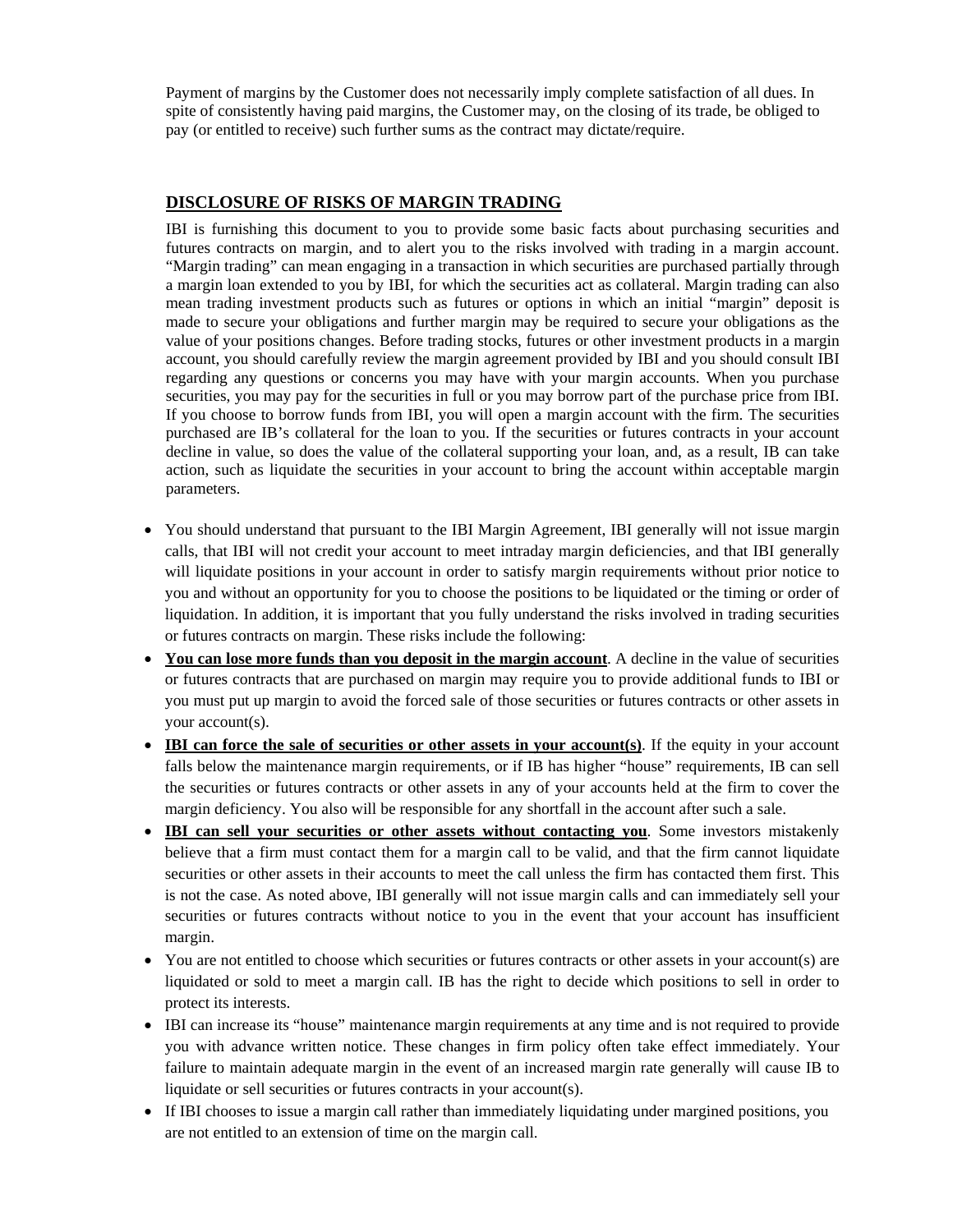**In case if the cash is not sufficient, the stocks (as per approved list) will be accepted as collateral for trading in the F&O segment.** 

### **F. Monitoring of Branches / Sub-Brokers/DP Operations:**

Interactive Brokers (India) Pvt. Ltd. shall ensure that all respective Branch Offices, Sub Brokers and Depository Participant Operations remain compliant with IBI's own internal policies as well as those set forth by SEB, including, but not limited to rules, regulations circulars / Guidelines / exchanges / rules / regulations / byelaws and circulars. Additionally, records will be kept for all DP operations and audits will be conducted to ensure accuracy and validity.

## **G. Payment of Dividend, etc**

The buyer shall be entitled to receive all coupons, dividends, bonus, rights/warrants and other privileges which may appertain to securities cum coupon, cum dividend, cum bonus, cum rights, etc. and the seller shall be entitled to receive all coupons, dividends, bonus issues, rights and other privileges which may appertain to securities sold ex coupon, ex dividend, ex bonus, ex rights, etc. IBI shall ensure that the dividends entitled to the customer are paid within 30 days of the receipt of the same to IBI.

## **H. Interactive Brokers Affiliates Business Continuity Plan**

IBI has successfully implemented a business continuity plan which is periodically tested. It is further advised that clients have an alternative trading arrangements also to avoid opportunity losses in case of system failures due to any technical issue at IBI.

## **I.** IBI **Conditions under which client may not be allowed to take further positions and close existing positions.**

Under various circumstances outlined in the various disclosures of the document, the Client may not be permitted to take any fresh or further positions until the full clearance of earlier dues, obligation, outstanding etc. Further, it would be the duty of the client to monitor its position with IBI from time to time. In case of any delay or failure by the client in meeting any obligation, margin requirements etc. IBI, at its discretion, may close the open position / contracts without any further intimation to the client in this regard as per the Risk policy.

## **J. Temporary Suspending or closing Clients**

The client is required to submit a written request for closure of account / temporary suspension of account clearly stating period of suspension, to the IBI. Upon receipt of request and after satisfying itself with respect to all information / documentation and settlement of client dues, the Member shall act upon the request within reasonable time but no later than 30 days from the date of request.

IBI and the Customer shall be entitled to close the account without giving any reasons to the other party, after giving notice in writing of not less than one month to the other parties.

## **K. Policy for Dormant/In-Active Account(s)**

Where no transactions have taken place in client's account during the last 45 days from the date of last transaction, then it will be considered as dormant / in-active account. During this time the account may be subject to minimum activity fees in accordance with IBI policies on fees and trading activity. If the account status is tagged as a dormant / in-active account, then the surplus funds or securities lying with